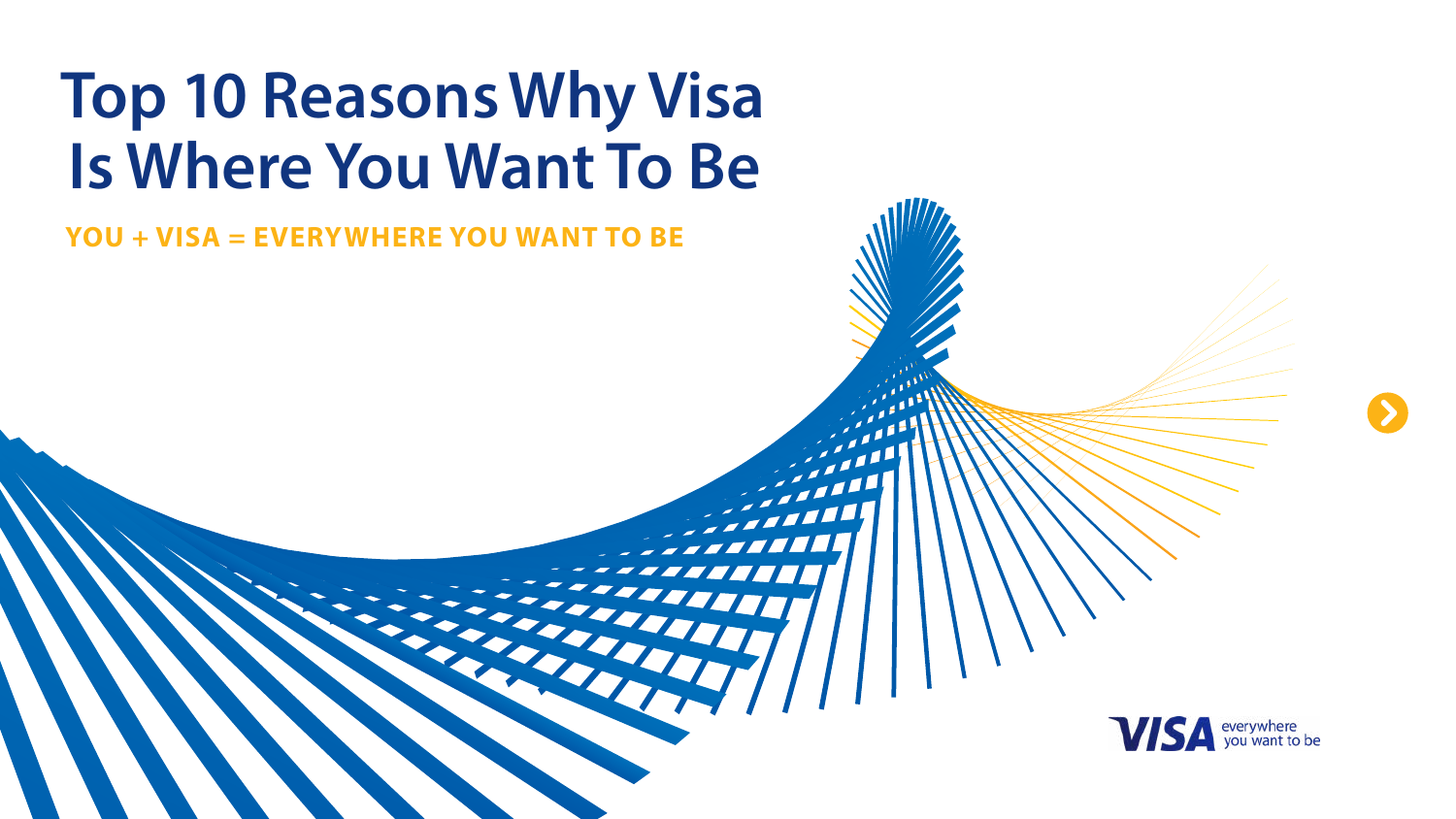# **BLAZE YOUR OWN TRAIL**

**You're** not satisfied with the status quo. **We'll** satisfy your desire to explore new territory.

#### **Together**, let's innovate outside the lines.

Visa has been disrupting payments from day one. With **over 3.4 billion cards in market**, Visa is one of the world's most advanced payment processing networks – total volume surpassing a record **\$11 trillion**, driven by **192.1 billion total transactions**, or an average of **500 million transactions every single day**.

We continue to aggressively drive innovation making wearables and even cars points of sale, enabling transaction technology for social networks or bringing virtual reality purchasing experiences to life.

#### **Together**, let's match your talents with critical business opportunities.

**MAKE YOUR MARK**

**You're** ready to make an impact.

**We'll** give you the runway.

We're a small company—**18K+ employees strong** with big scale operating in **200+ countries** and territories across the globe. Here, your impact is immediate and exponential. Your contribution matters whether it's co-creating new products with clients in one of five innovation centers, ensuring our global payments network is secure, or inventing new technology that auto-pays at the gas pumps, you're part of a team that's making a difference all over the world.





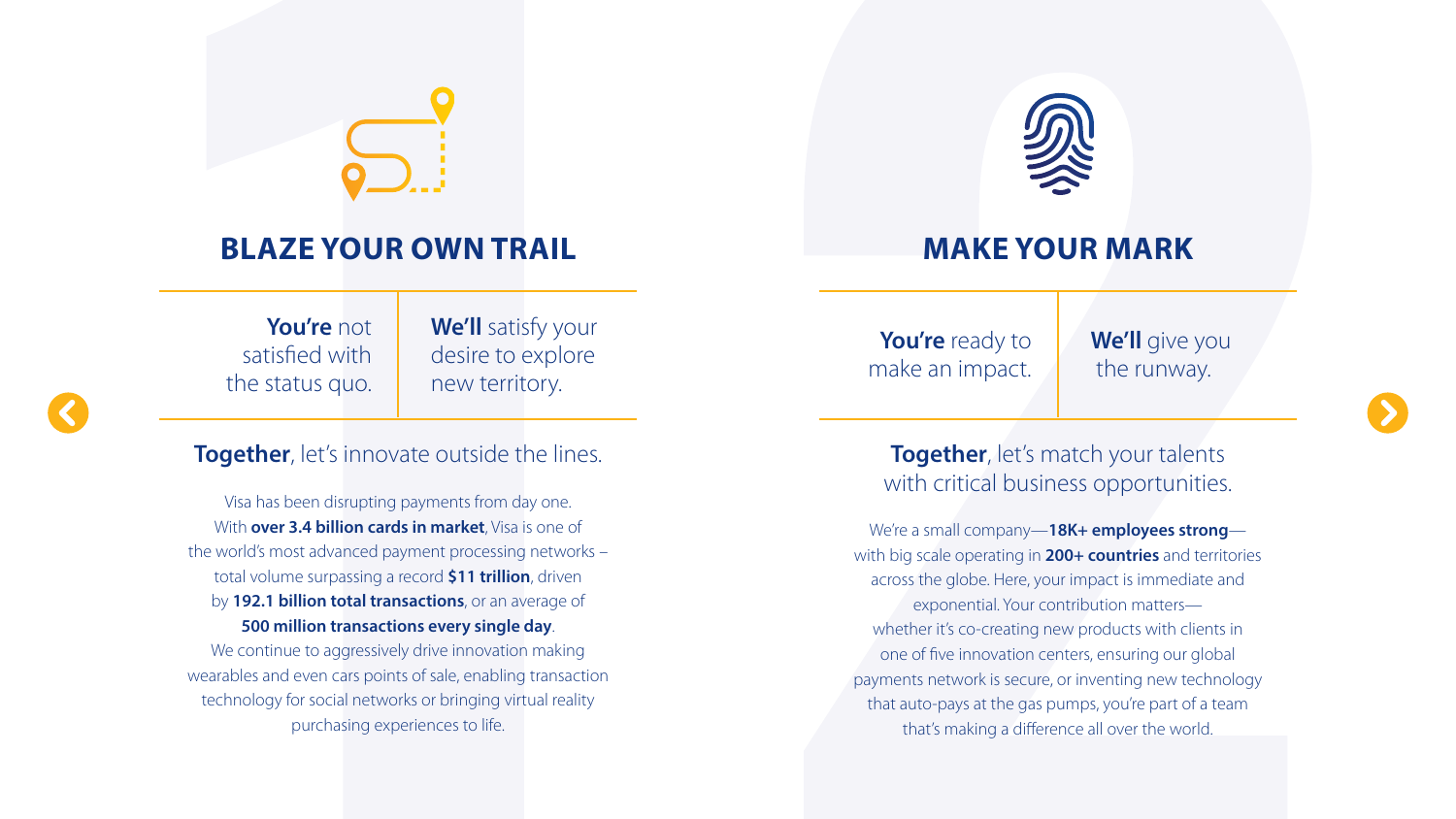# **IMPACT THE WORLD**

**You're** looking for meaningful work. **We** make your work mean something.

#### **Together**, let's enact positive change in our world.

Be part of an incredible team helping drive economic growth in even the most remote parts of the world, doing important work that brings financial literacy and digital commerce to 500 million unbanked consumers by 2020. Take advantage of **Volunteer Time Off** (VTO) and our **matching gifts program** and give back in the communities where you live and work.

# **BE PART OF A GLOBAL TEAM**

**You** want to connect with teams around the world.

**We** connect the world with a powerful payments network.

#### **Together**, let's collaborate across our global offices on work that matters.

With **102 global offices**, we encourage internal mobility and provide opportunities for international job assignments, whether it's teaming up on a special project or participating in a **"GoShare" rotation program** for a few months in a different region.

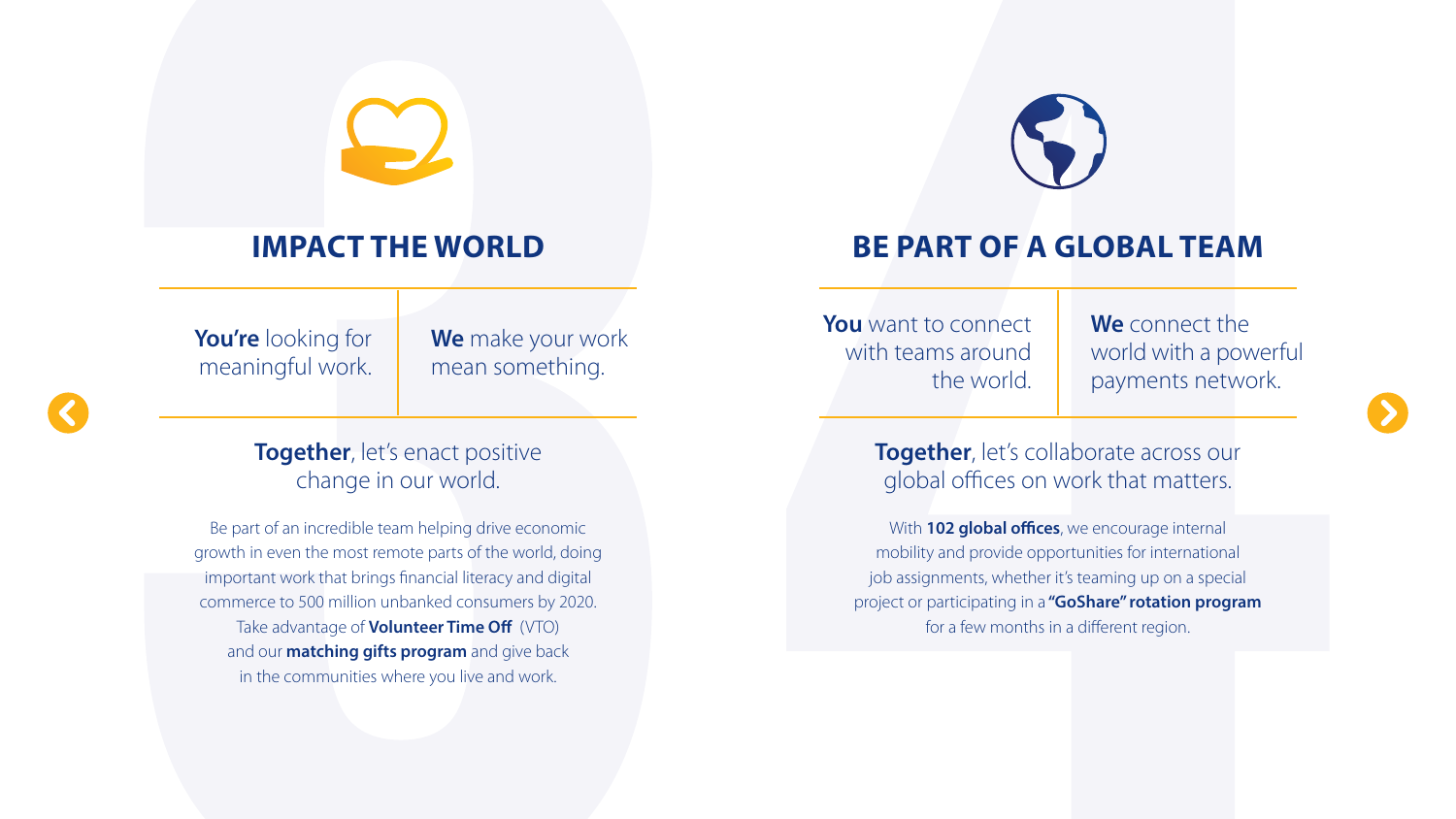# **PROPEL YOUR CAREER**

**You're** ambitious and want to advance.

**We've** got opportunities to thrive.

#### **Together**, let's elevate your profile.

Your experience at Visa is ripe with new opportunities to learn and grow, whether you're a software engineer, data scientist, marketer, product manager or UX designer. There are exciting projects with a meaningful impact and people who care about elevating your career to places only you dare to go. These are just a few reasons why Visa made **LinkedIn's Most Attractive Employers' list**  and **America's Best Employer list** from **Forbes**.



#### **Together**, let's stay sharp with classes, training and 25,000+ digital resources.

## **FUEL YOUR GENIUS**

**You've** got a curious mind.

**We've** got Visa University to fill it.



At our Visa University physical and digital campuses you are encouraged to take advantage of **live teaching and an online curriculum** that build your payments industry expertise, refines your technical knowledge, develops your leadership skills, and supports your career advancement. We also provide funds for education outside of the company for learning—everywhere.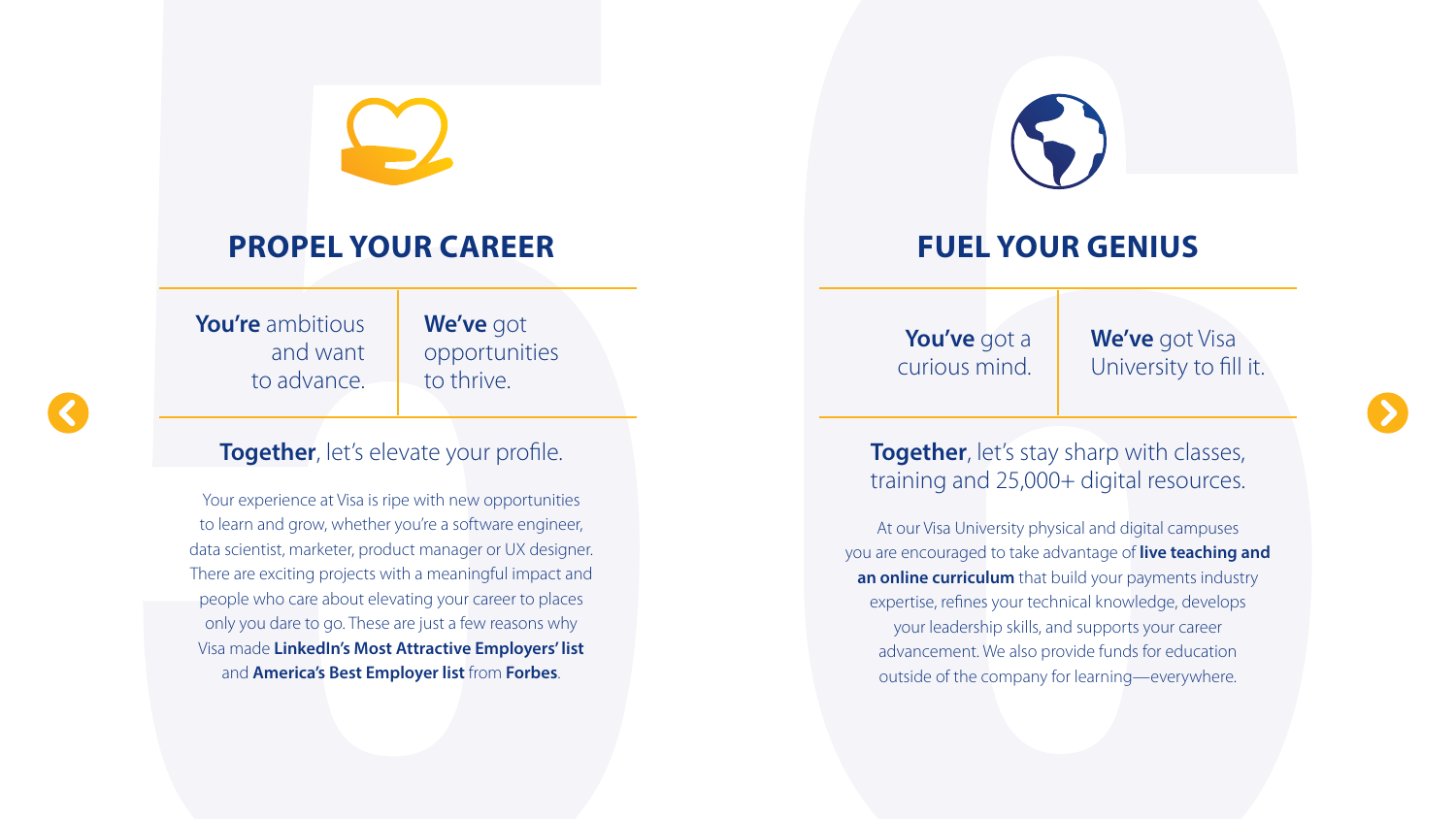

# **ENJOY AMAZING BENEFITS**

You don't want one-size-fits-all benefits.

**We** tailor our benefits to match your life needs.

#### **Together**, let's care for the whole you.

We understand that life happens and our benefits need to meet your unique circumstances—whether it's celebrating the growth of your family with **significant paid time off**  for new parents, granting **extended paid time off** for elder parental care or providing cutting-edge genetic testing and wellness programs.

# **FIND WORK/LIFE BALANCE**

**You** want a job that fits your life.

**We** believe in life outside of Visa.



### **Together**, let's find ways to make work "work" for you.

You are much more than your day job. We encourage **quality of life** outside the office. Whether it's taking advantage of flexible work schedules, our wellness programs, or going on a much needed vacation, Visa offers options to recharge and put the focus back on you.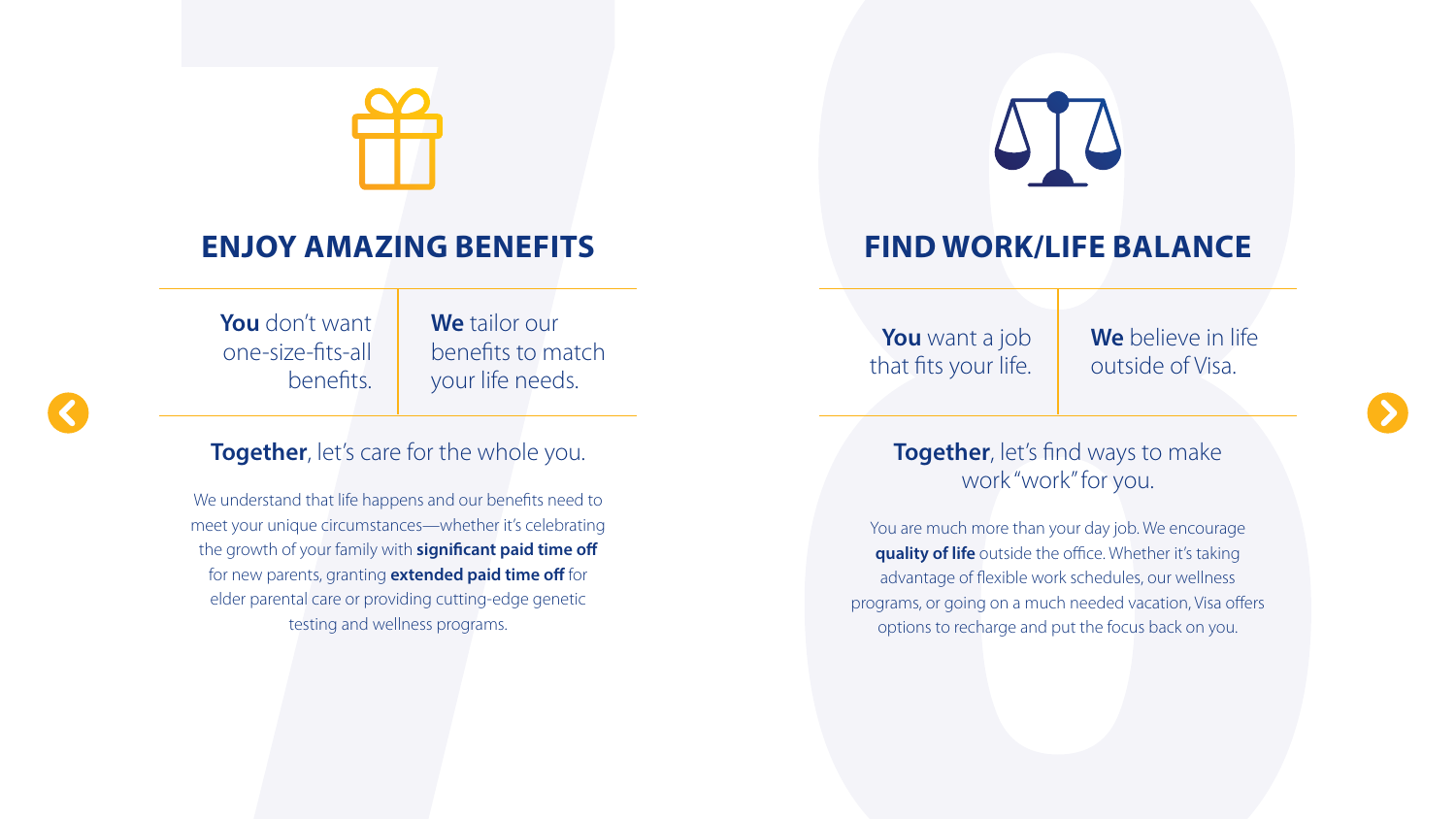# **BE YOURSELF**

**You** want a workplace where you can be yourself. **We** want you to bring your whole self to work every day.

**Together**, we're an inclusive culture that celebrates our uniqueness.

We support diversity of thought, culture and background, fight for important initiatives like **Equal Pay**, and actively work to eliminate unconscious biases that hold us all back. Instantly connect with our community when you join an **Employee Resource Group** (ERG) or global **Diversity and Inclusion chapter**.

### **HAVE FUN!**

**You** want work to be fun.

**We** bring it right to you.

### **Together**, let's make Visa a great place to work.

Our fun team spirit is reflected in our Visa sponsorships like the **Olympics** and **FIFA World Cup**, which support athletes and teams and celebrate competition and personal achievement. We also bring the same Visa Signature and sponsorship perks that VIP customers experience direct to our employees. **#LifeAtVisa** is how our employees express pride and why we were recently ranked fourth on the Career Bliss list of Happiest Companies.